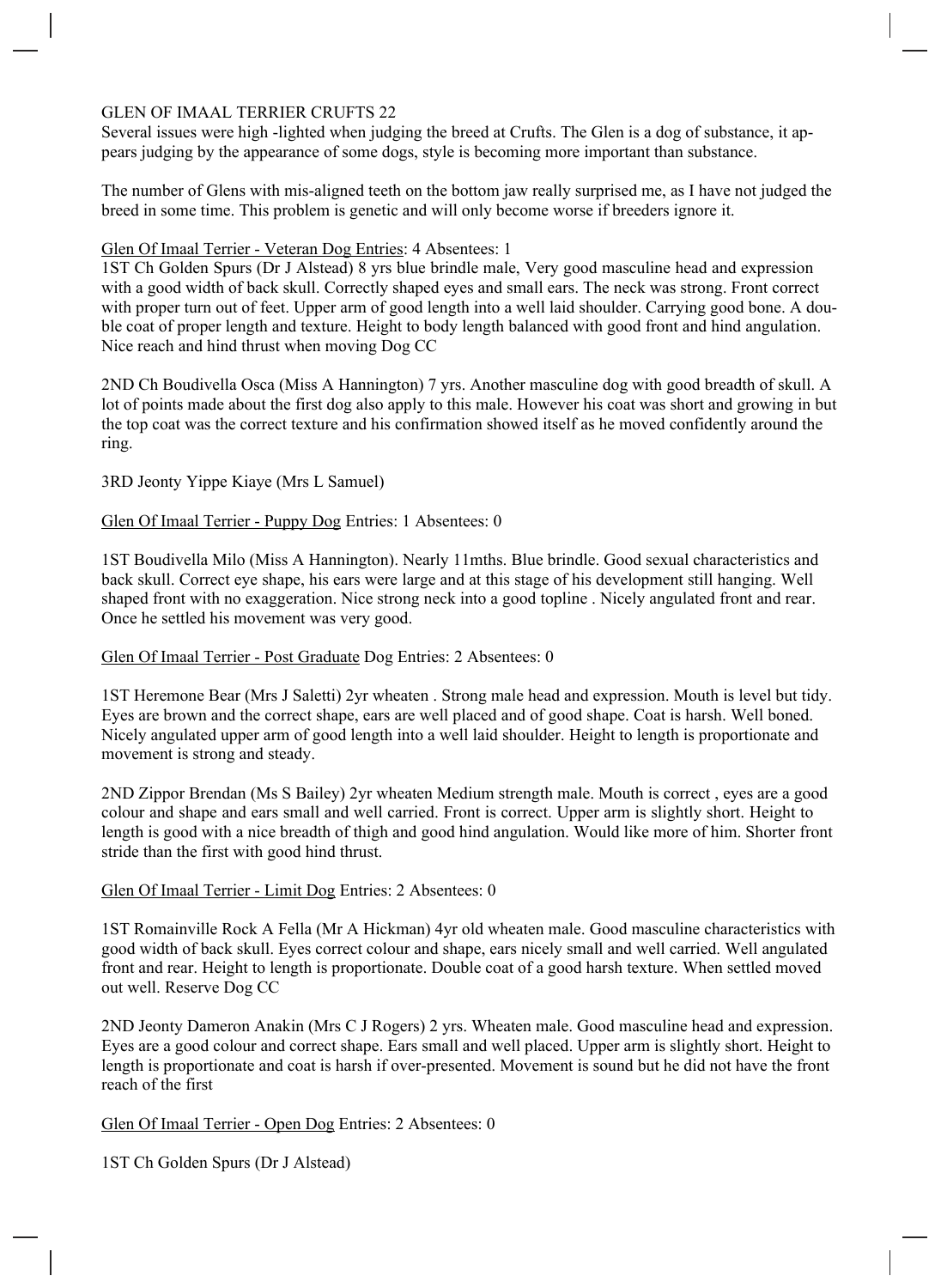2ND Romaniville Bilbo Baggins (Miss L J Smith) 6 yrs. Wheaten male. Good masculine head and expres sion. Mouth is correct. Eyes well shaped and of a good colour. Ears carried well Coat is double and the top coat is harsh in texture. Upright in upper arm. Height to length is proportionate. Tail set is high. Did not stride out as well as the first however movement was sound.

Glen Of Imaal Terrier - Good Citizen Dog Scheme Dog Entries: 1 Absentees: 0

1ST Ch Golden Spurs (Dr J Alstead)

Glen Of Imaal Terrier - Veteran Bitch Entries: 1 Absentees: 0

1ST Ch Romainville Uptown Girl (Miss A Hannington) 11yrs old blue female. Good feminine head and ex pression. Well shaped eye and small ears. Slightly short in upper arm Height to length was good. Coat was double and the topcoat was hard. No exaggeration about this bitch, moved out well.

### Glen Of Imaal Terrier - Puppy Bitch Entries: 2 Absentees: 0

1ST Mo Stor Ailin of Tatlers Jacks Clann at Boudivella (Imp Nld) (Miss A Hannington) 10mth wheaten bitch. Medium Strength. Confident youngster. Very feminine head and expression. Mouth is correct. Eyes well shaped. Ears are mobile Nicely coated. Good height to length ratio. Low tailset. Moved out well, show ing off her conformation.

2ND Jojase Aisling Pixie (Miss S Saletti) 9 mth blue bitch. Again another bitch with good sexual character istics. Good mouth. Well shaped eye. At this stage of her development ears not as mobile as the first. Very good hard coat. Height to length ratio is good, as is her front and rear angulation. Movement was erratic and it cost her.

# Glen Of Imaal Terrier - Junior Bitch Entries: 2 Absentees: 0

1ST Cazner Minnie The Minx (Miss K Phelan) 14mth blue bitch. Nice feminine head and expression. Good mouth. Eyes of correct shape could be darker. Ears looked large but proved to have a good inch and a half of fur all the way around. Well shaped front. Upper arm of good length into a well placed shoulder Nicely pro portioned with good front and rear angulation. Excellent movement, striding out well

2ND Jeonty Spirit of Naboo (Mrs L Samuel) 16 mths. wheaten bitch. Feminine head and expression. Mouth correct. Eyes well shaped and ears mobile. Coat is a good texture. Movement was steady and sound.

# Glen Of Imaal Terrier - Post Graduate Bitch Entries: 2 Absentees: 1

1ST Boudivella Silver Spirit (Miss A Hannington) 2yr old blue bitch. Feminine head and expression. Well shaped eye of good colour. Mobile ears. Good front . Nicely angulated front and rear . Coat is correct. Height to length is proportionate Movement very good , showing off her conformation.

Glen Of Imaal Terrier - Limit Bitch Entries: 1 Absentees: 0

1ST Romainville Rag Doll (Mrs K A George) 4 yr old blue bitch.Good feminine head and expression. Eyes well shaped and ears are small and mobile. Coat is correct double texture . Nice front angulation into a well placed shoulder. Good height to length ratio. Hind angulation is good giving her a good stride pattern Move ment was very good and sound

Glen Of Imaal Terrier - Open Bitch Entries: 4 Absentees: 1